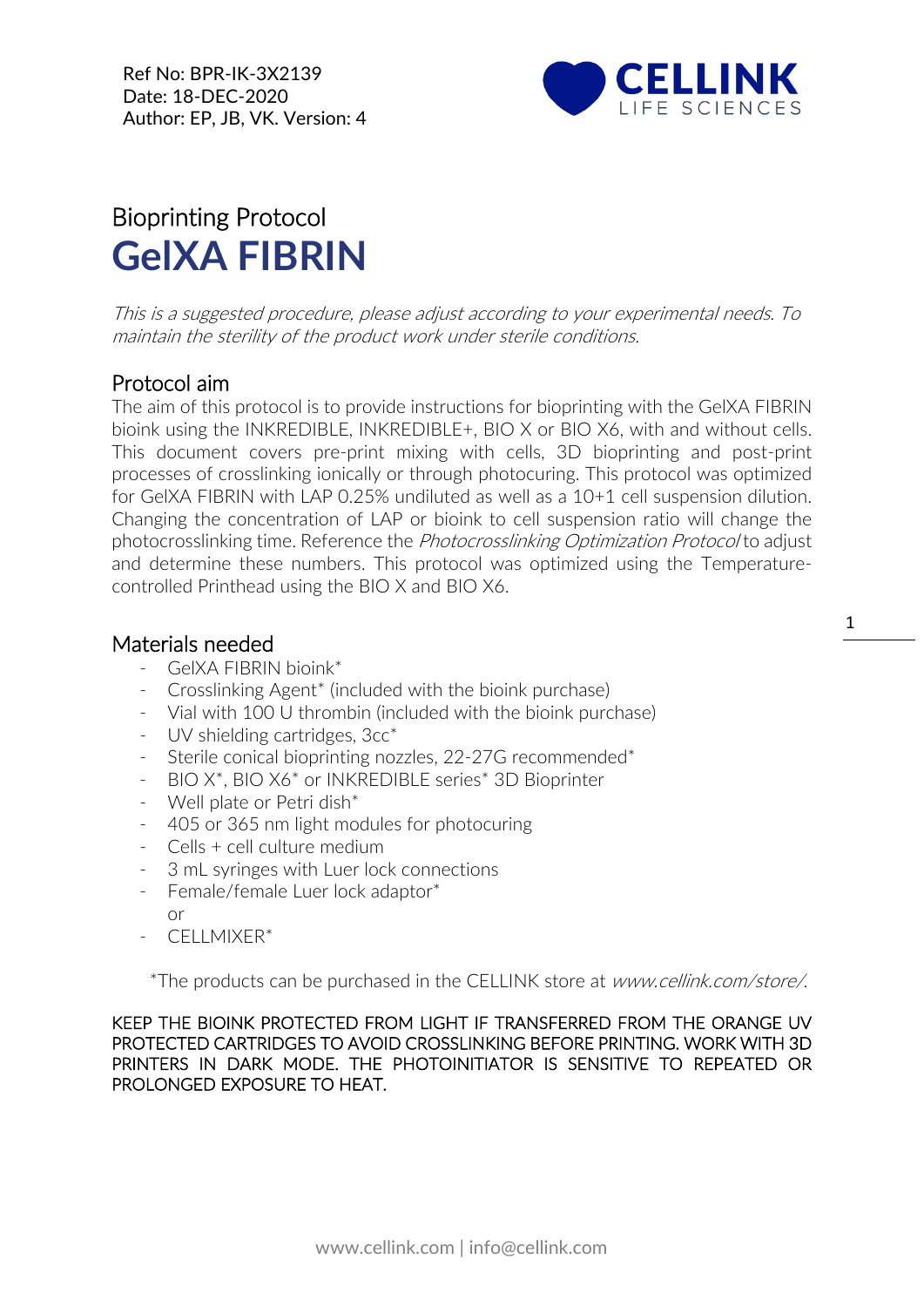## Protocol

This protocol works best using the BIO X or BIO X6 with the cooled print bed at 15°C and the Temperature-controlled Printhead at 24°C. The GelXA FIBRIN can also be extruded using the pneumatic printheads or the INKREDIBLE series, but with decreased shape fidelity if ambient temperature exceeds 25°C and the printhead heats up. If using the INKREDIBLE series, the printing substrates such as Petri dishes or well plates should be placed on ice or another cooled surface to thermally gel the construct after printing prior to photocrosslinking.

| Step           | Title                                                                                                  | Material                                                                                                                                                                                                        | Description                                                                                                                                                                                                                                                                                                                                                                                                                                                                                                                                                                                             |
|----------------|--------------------------------------------------------------------------------------------------------|-----------------------------------------------------------------------------------------------------------------------------------------------------------------------------------------------------------------|---------------------------------------------------------------------------------------------------------------------------------------------------------------------------------------------------------------------------------------------------------------------------------------------------------------------------------------------------------------------------------------------------------------------------------------------------------------------------------------------------------------------------------------------------------------------------------------------------------|
| $\mathbf 1$    | Prepare                                                                                                |                                                                                                                                                                                                                 | - GeIXA FIBRIN If not printing with cells move directly to step 3.                                                                                                                                                                                                                                                                                                                                                                                                                                                                                                                                      |
|                | bioink                                                                                                 |                                                                                                                                                                                                                 | Heat up GeIXA FIBRIN in a cartridge/syringe at<br>37°C for 10 minutes. The heating of the GelXA<br>FIBRIN can<br>performed in a pneumatic<br>be<br>printhead, water bath or incubator. Prolonged and<br>repeated heating could negatively affect the<br>photoinitiator stability and the homogeneity of the<br>bioink, requiring additional mixing before adding<br>cells. If not using the entire 3 mL of the bioink in<br>the cartridge, transfer the needed amount to a<br>syringe using a female/female Luer lock adaptor<br>and spare the rest of the bioink in the optimal<br>storage conditions. |
|                |                                                                                                        |                                                                                                                                                                                                                 | Note: If there are bubbles in the bioink, make a quick<br>centrifugation for 1.5 min at 1600 rpm.                                                                                                                                                                                                                                                                                                                                                                                                                                                                                                       |
| $\overline{2}$ | $-Cell$<br>Mix<br>GelXA<br>suspension<br><b>FIBRIN</b><br>- CELLMIXER<br>with cells<br>- Female/female | At this point, mix ten parts of bioink with one part of<br>cell suspension, taking care not to introduce air<br>bubbles to the mixture. For detailed instructions see<br>the Mixing Cells Protocol GelX Series. |                                                                                                                                                                                                                                                                                                                                                                                                                                                                                                                                                                                                         |
|                |                                                                                                        | Luer lock<br>adaptor<br>- 3 mL syringes                                                                                                                                                                         | Transfer the cell suspension to the 1 mL cell<br>syringe (PART 1) using a female/female Luer lock<br>adaptor.                                                                                                                                                                                                                                                                                                                                                                                                                                                                                           |
|                |                                                                                                        | with Luer lock<br>connections                                                                                                                                                                                   | Transfer GeIXA FIBRIN to the 12 mL syringe<br>(PART 2) using a female/female Luer lock adaptor.                                                                                                                                                                                                                                                                                                                                                                                                                                                                                                         |
|                |                                                                                                        | - Prewarmed<br><b>GeIXA FIBRIN</b>                                                                                                                                                                              | Clip both syringes to the dispensing unit (PART 3).                                                                                                                                                                                                                                                                                                                                                                                                                                                                                                                                                     |
|                |                                                                                                        |                                                                                                                                                                                                                 | Connect the two syringes to the mixing unit<br>(PART 4), then connect the empty cartridge<br>(PART 5) to the mixing units from another side.                                                                                                                                                                                                                                                                                                                                                                                                                                                            |
|                |                                                                                                        |                                                                                                                                                                                                                 | Apply gentle pressure onto the dispensing unit to<br>mix the content of both syringes into the empty<br>cartridge.                                                                                                                                                                                                                                                                                                                                                                                                                                                                                      |
|                |                                                                                                        |                                                                                                                                                                                                                 | Note: To avoid an air gap when mixing the bioink and<br>the cell suspension, carefully pre-fill the Luer lock<br>adaptor with GeIXA FIBRIN before attaching the<br>syringe with the cell suspension.                                                                                                                                                                                                                                                                                                                                                                                                    |
|                |                                                                                                        |                                                                                                                                                                                                                 | If preparing for quantities <2 mL of GeIXA FIBRIN, it<br>is recommended to connect two 3 mL Luer lock                                                                                                                                                                                                                                                                                                                                                                                                                                                                                                   |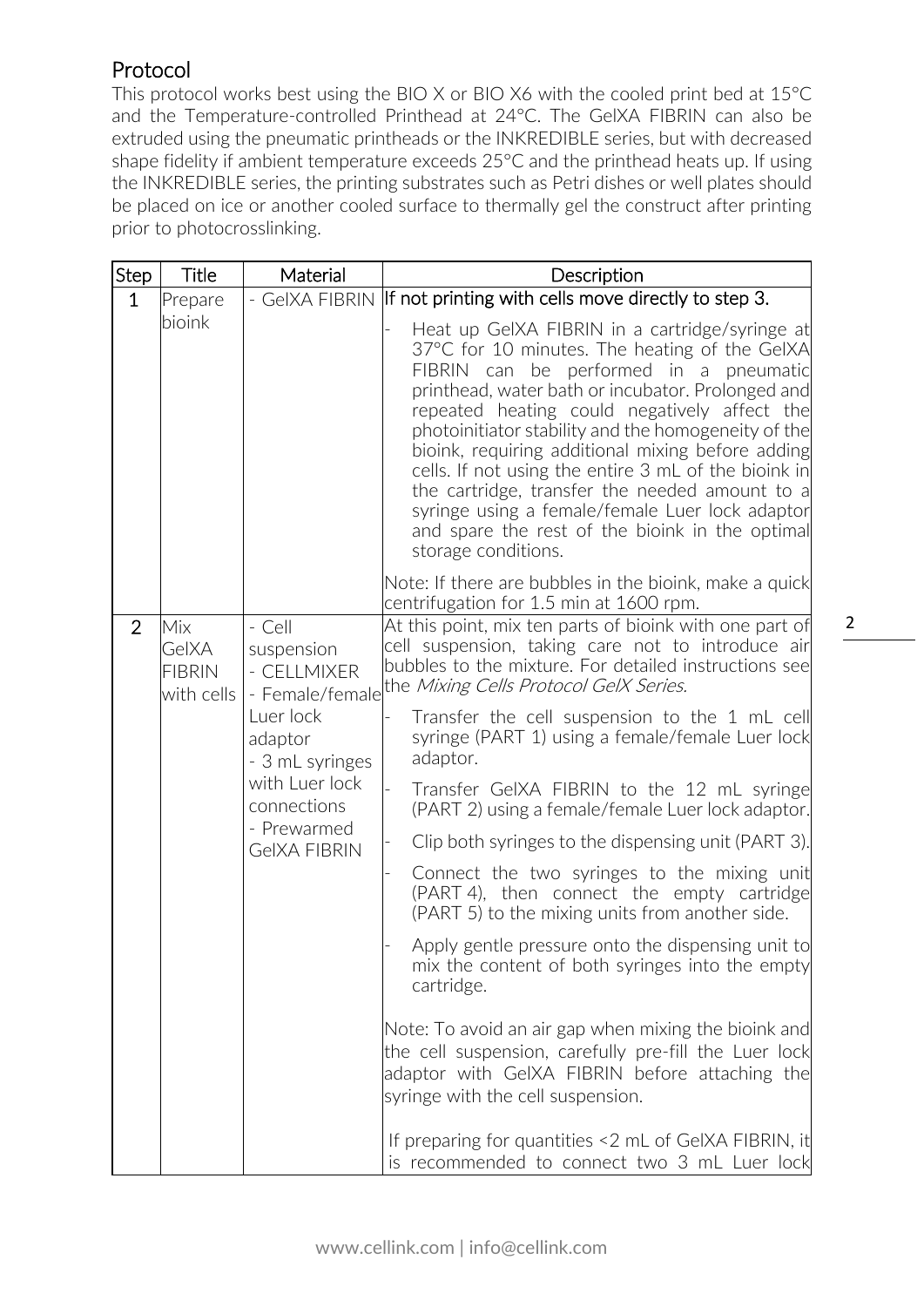|                |                                   |                                                                                                                                               | syringes and mix the bioink back and forth between<br>the syringes until it becomes homogeneous.                                                                                                                                                                                                                                                                                                                                                                                                                                                                                                                                                           |
|----------------|-----------------------------------|-----------------------------------------------------------------------------------------------------------------------------------------------|------------------------------------------------------------------------------------------------------------------------------------------------------------------------------------------------------------------------------------------------------------------------------------------------------------------------------------------------------------------------------------------------------------------------------------------------------------------------------------------------------------------------------------------------------------------------------------------------------------------------------------------------------------|
| 3              | Cool and<br>load the<br>cartridge | - UV shielding<br>cartridges, 3cc<br>loaded with<br><b>GeIXA FIBRIN</b><br>(and cells)<br>- Sterile conical<br>bioprinting<br>nozzles, 22-27G | Place cartridge on counter for 10-20 minutes to<br>reach room temperature. If the bioink has been<br>pre-heated, it can instead be placed in a fridge for<br>3-5 minutes, or in the Temperature-controlled<br>Printhead at 24°C for 5 minutes for faster cooling.<br>Note: Room temperature is within 20-25°C.<br>Place the room tempered GeIXA FIBRIN in the<br>printhead and cap with the printing nozzle. If using<br>the BIO X or BIO X6, pre-cool the print bed to<br>$15^{\circ}$ C.<br>Note: When printing with GeIXA FIBRIN, the<br>recommended printhead temperature for the highest<br>printing fidelity is $20-25$ °C, though the bioink can be |
|                |                                   |                                                                                                                                               | dispensed up to 32°C.                                                                                                                                                                                                                                                                                                                                                                                                                                                                                                                                                                                                                                      |
| $\overline{4}$ | Printing                          | - Bioprinter<br>(BIO X, BIO X6<br>or INKREDIBLE<br>series)<br>- Well plate or<br>Petri dish                                                   | Bioprint structures with parameters according to<br>Table 1. If printability is not as desired, adjust the<br>pressure up/down by 1 kPa to extrude more/less<br>material.<br>Note: If waiting too long between extrusions the<br>bioink can dry in the nozzle causing it to clog. If<br>this occurs, replace with new nozzle.                                                                                                                                                                                                                                                                                                                              |

Table 1. Recommended minimal extrusion pressure\*\* ( $\pm$ 2 kPa) for printing continuous filaments at 20-25°C using diluted/<sub>undiluted</sub> bioink. 'Diluted' assumes a mixture of one part of PBS to ten parts of bioink, which is the simulation of bioink and cell suspension mixing conditions. For smaller dilutions, the pressure needs to be increased towards the pressure used for undiluted bioink.

| Printing speed (mm/s) $\rightarrow$<br>Nozzle size (G) ↓ |     |    |    |          |
|----------------------------------------------------------|-----|----|----|----------|
|                                                          | 28  | 34 |    | 74<br>38 |
|                                                          | 34  |    |    | -33      |
|                                                          | L L |    | つつ | -35      |

\*\*This is only a recommended reference of starting pressures. The actual pressure needed will vary depending on the preparation procedures (amount of bioink and actual temperature of the bioink) as well as the fitting of the piston in the cartridge and the leveling of the print surface. This table was generated with printhead temperature of 24°C and with a 10+1 bioink dilution with PBS.

| <b>Step</b>    | Title | Material                                                                    | Description                                                                                                                                                                                                                                                                                                                                                                                    |
|----------------|-------|-----------------------------------------------------------------------------|------------------------------------------------------------------------------------------------------------------------------------------------------------------------------------------------------------------------------------------------------------------------------------------------------------------------------------------------------------------------------------------------|
| 5 <sup>1</sup> |       | Crosslinking - Crosslinking<br>Agent<br>AND/OR<br>$-405$ or 365<br>nm light | GeIXA FIBRIN can be photocrosslinked using the<br>405 or 365 nm light modules or ionically<br>crosslinked using the CaCl <sub>2</sub> -containing Crosslinking<br>Agent with thrombin. If using both, begin with<br>photocrosslinking. Photocrosslinking will generate a<br>stiffer result than ionic crosslinking, and there is no<br>significant additive effect in using dual crosslinking. |

3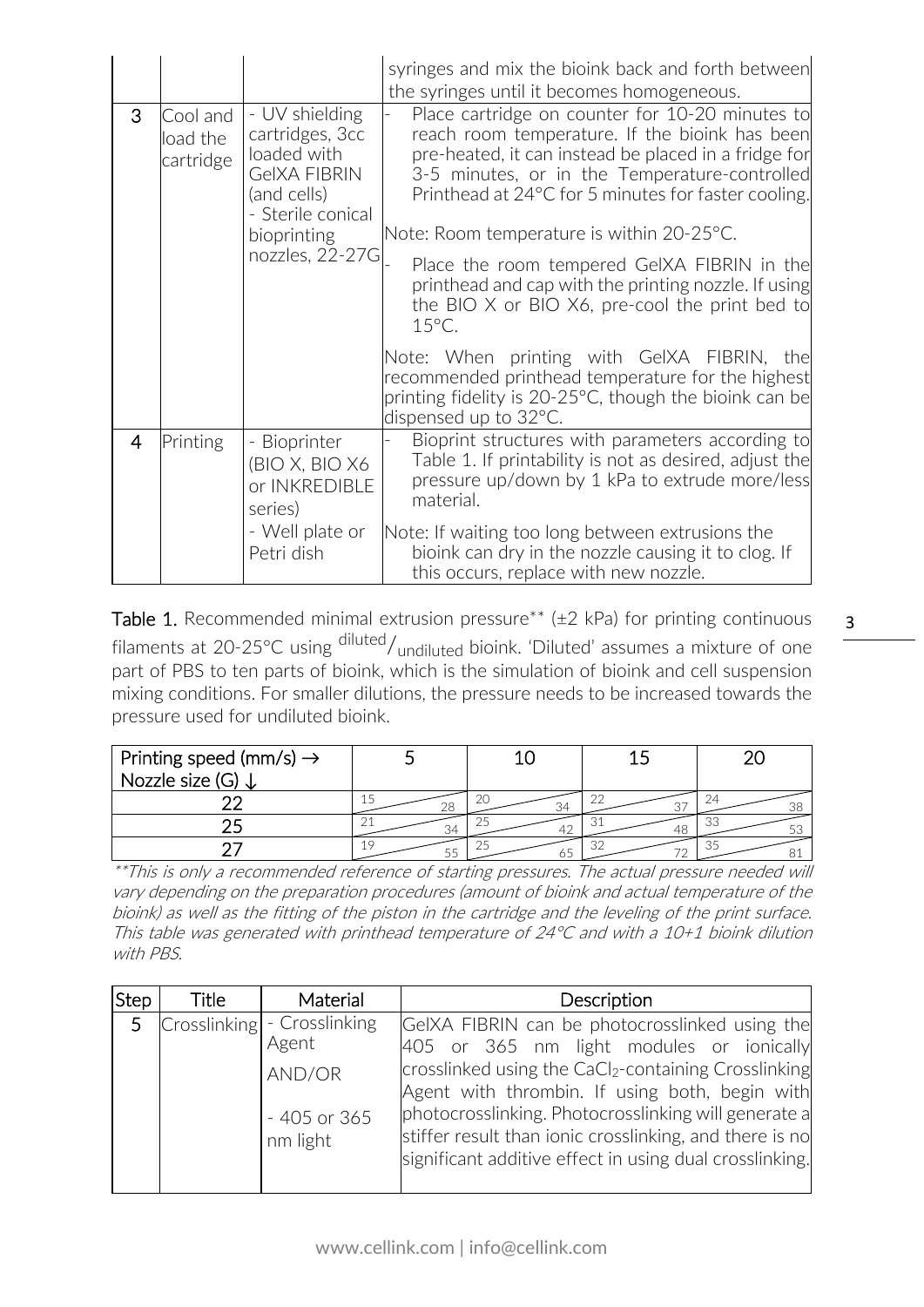| modules for<br>photocuring<br>- Cell culture<br>medium | Photocrosslinking: see Table 2 below for<br>recommended crosslinking times. Ensure that<br>the bioprinted GeIXA FIBRIN construct is<br>thermally gelled after printing by cooling the<br>print bed (if using the BIO X or BIO X6) or<br>placing the printing substrates with the<br>construct on ice for 10 seconds (if using the<br>INKREDIBLE series). If photocrosslinking during<br>bioprinting, set the crosslinking parameters<br>appropriately in the G-code<br>for<br>the<br>INKREDIBLE series or the printhead setup page<br>for the BIO X or BIO X6.<br>Note: It is recommended to use the 405 nm light<br>module instead of 365 nm one if possible. |
|--------------------------------------------------------|----------------------------------------------------------------------------------------------------------------------------------------------------------------------------------------------------------------------------------------------------------------------------------------------------------------------------------------------------------------------------------------------------------------------------------------------------------------------------------------------------------------------------------------------------------------------------------------------------------------------------------------------------------------|
|                                                        | Overexposure might damage the cells.<br>Note: To verify the crosslinking is sufficient, add<br>37°C media to one printed well and observe that<br>it doesn't dissolve.                                                                                                                                                                                                                                                                                                                                                                                                                                                                                         |
|                                                        | lonic crosslinking: 1) Prepare 10 mL of thrombin<br>crosslinking solutions (10 U/mL) by adding 1 mL<br>of crosslinking solution to the thrombin vial.<br>Then transfer 1 mL of thrombin solution to 9 mL<br>of crosslinking solution. Mix gently by pipetting<br>up and down 2-3 times. 2) Submerge the cell-<br>laden constructs in the crosslinking solution for<br>30 seconds to 5 minutes depending on<br>construct size. Remove crosslinking solution<br>and rinse constructs with basal culture media<br>once.                                                                                                                                           |